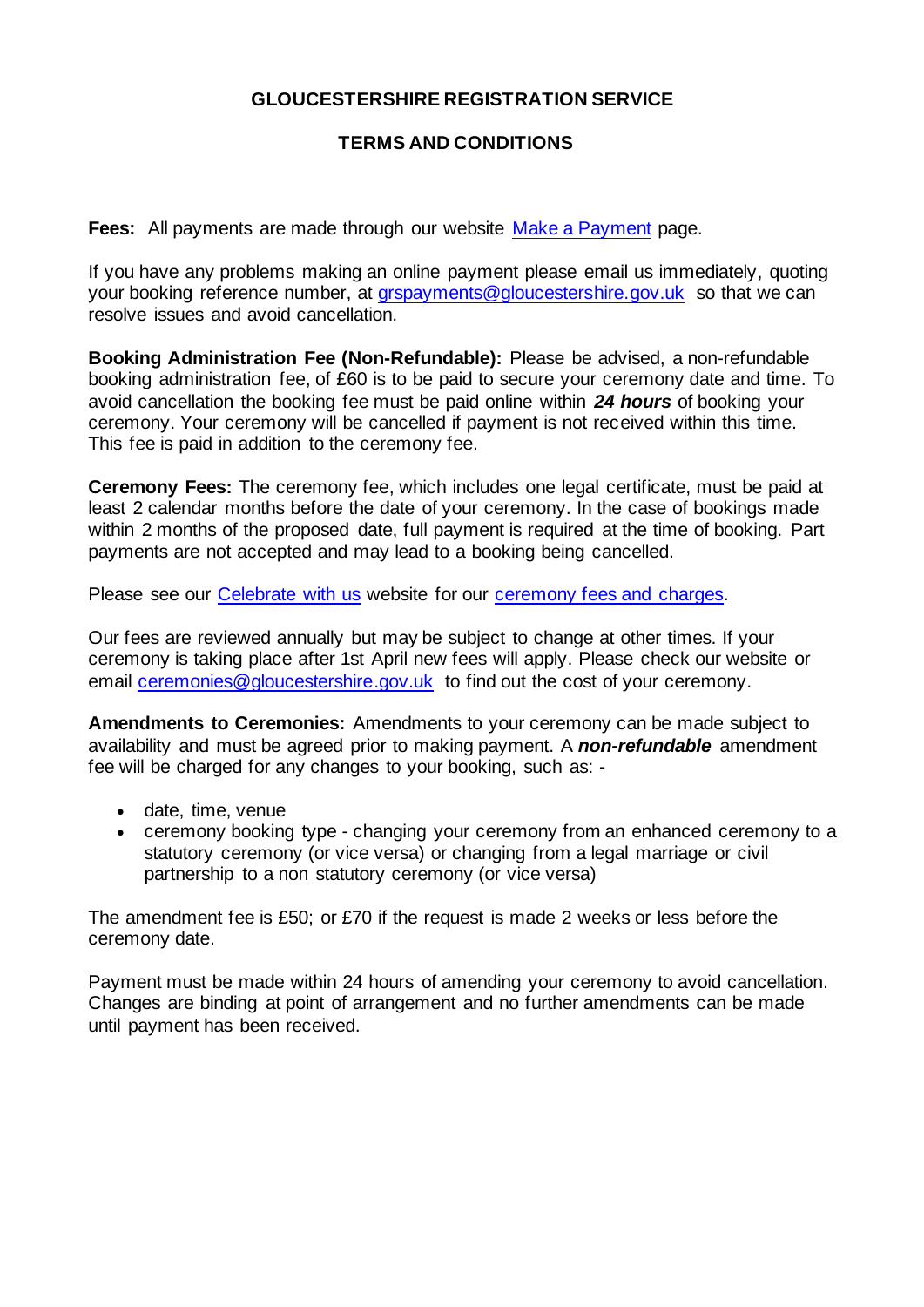**Cancellation:** You are required to cancel your ceremony by email to [ceremonies@gloucestershire.gov.uk](mailto:ceremonies@gloucestershire.gov.uk) or by writing to Gloucestershire Registration Service, St George's Road, Cheltenham, Gloucestershire. GL50 3EW. The ceremony fee can only be refunded to the person who made the original payment.

If you cancel **2 calendar months or more** before the date of the ceremony the full ceremony fee will be refunded to the cardholder.

If you cancel **between 2 calendar months – 2 weeks** before the date of the ceremony, 50% of the ceremony fee will be refunded to the cardholder, e.g., if £550 ceremony fee paid- we will refund you £275.

There is no refund if you cancel **2 weeks or less** before the date of the ceremony.

We are unable to postpone a ceremony and you will either need to cancel or make an amendment to the booking by paying the appropriate amendment fee at the time you request the change.

## **You may wish to consider taking out an appropriate insurance policy in case your ceremony has to be cancelled or postponed due to unforeseen circumstances.**

## **Notice of Marriage/Civil Partnership:**

- Gloucestershire Registration Service requires you to make an appointment to give notice of marriage/civil partnership within six months of the date of your ceremony unless we have agreed another timescale with you.
- A statutory fee of £35 per person is payable online within 24 hours to secure your appointment/s. *Please be advised that your appointment will be cancelled if payment is not received within this time.*

*It is your responsibility to notify us if you are unable to give notice within the time span specified above. We reserve the right to cancel your ceremony booking if you do not arrange to give notice of marriage or civil partnership within the requested time.*

### *If you have any queries please email [ceremonies@gloucestershire.gov.uk](mailto:ceremonies@gloucestershire.gov.uk)*

**Please note:** If you have changed your venue since giving notice you will need to give notice again and a fee of £35 per person will be payable for each new notice given. This is a legal requirement.

Please be aware that registration officials are required to refer to the Home Office all proposed marriages and civil partnerships where either or both of the parties are not British or Irish citizens, or do not have the relevant immigration status. This also applies to EU, EEA and Swiss nationals without settled or pre-settled status under the EU Settlement Scheme, or who have not applied to the EU Settlement Scheme before 30 June 2021. This may result in the legal notice period between giving notice and getting married or forming a civil partnership, being extended from 28 days to 70 days. For more information, please go to:<https://www.gov.uk/marriages-civil-partnerships/foreign-national>